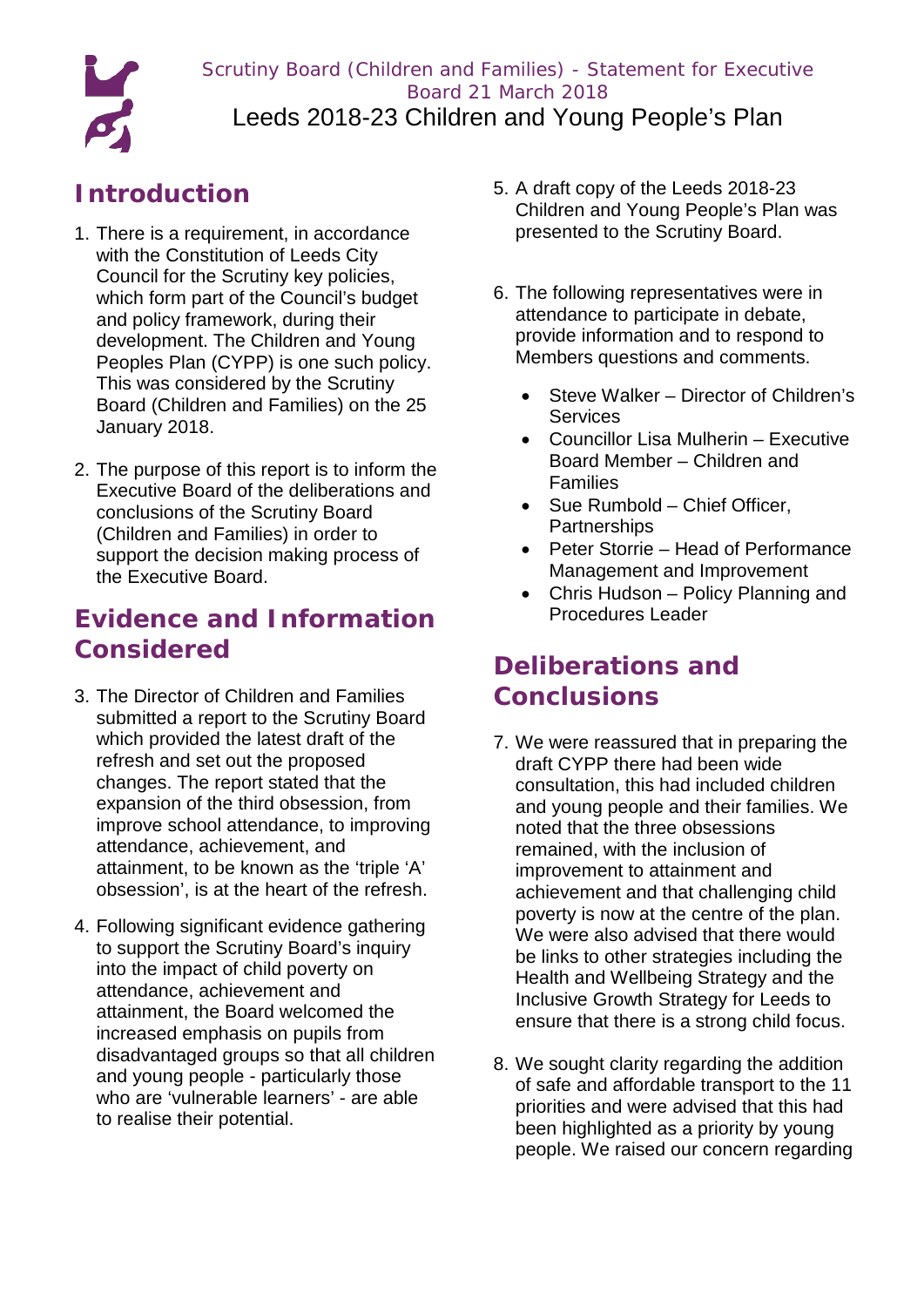Scrutiny Board (Children and Families) - Statement for Executive Board 21 March 2018 Leeds 2018-23 Children and Young People's Plan

the known general difficulties in securing affordable bus services and were advised that there is a need to consider how young people and the Council could be influential, particularly whilst there are ongoing transport discussions as part of the Leeds Transport Strategy. Young People are already starting to engage with West Yorkshire Combined Authority and public transport providers.

- 9. We reaffirmed our view regarding the need to work in full collaboration with partners and other council departments on priority areas that can impact negatively on a child's ability to prosper, learn and have fun. In particular poor housing and areas influencing poverty such as welfare and debt management.
- 10. We highlighted the importance of children and young people being able to engage in physical exercise and cultural activities and ask that the Local Authority continues to be mindful of the affordability of Council provided services to ensure that those on low incomes or larger families are not excluded due to cost.
- 11. We stressed the importance of children and young people being supported to have strong, positive and sustained relationships. Whilst we acknowledged that this may be implied across Children's Services strategies, plans and practice we requested that this be made more prominent in the draft CYPP.
- 12. The need to close the gap in attainment and achievement between vulnerable learners and their peers is an area regularly debated by this Scrutiny Board. Therefore we requested that the rate of improvement in educational

outcomes for vulnerable children and young people be prominent in future performance reports presented to this Scrutiny Board.

- 13. We sought clarity of the wording of part 3, parents having a child removed for a second or successive time 'How we'll know if we have made a difference', and were reassured that this would be amended to provide greater clarity before the CYPP is submitted for approval by Full Council.
- 14. Taking into consideration the aspect identified in this report the Scrutiny Board (Children and Families) endorsed the proposed changes to the CYPP, which will ensure that the plan remains relevant and focussed on the children and young people who require the most support.

## **Recommendation**

The Executive Board is recommended to note the deliberations and conclusions of the Scrutiny Board (Children and Families) when considering the draft Leeds 2018-23 Children and Young People's Plan before submission to Full Council approval.